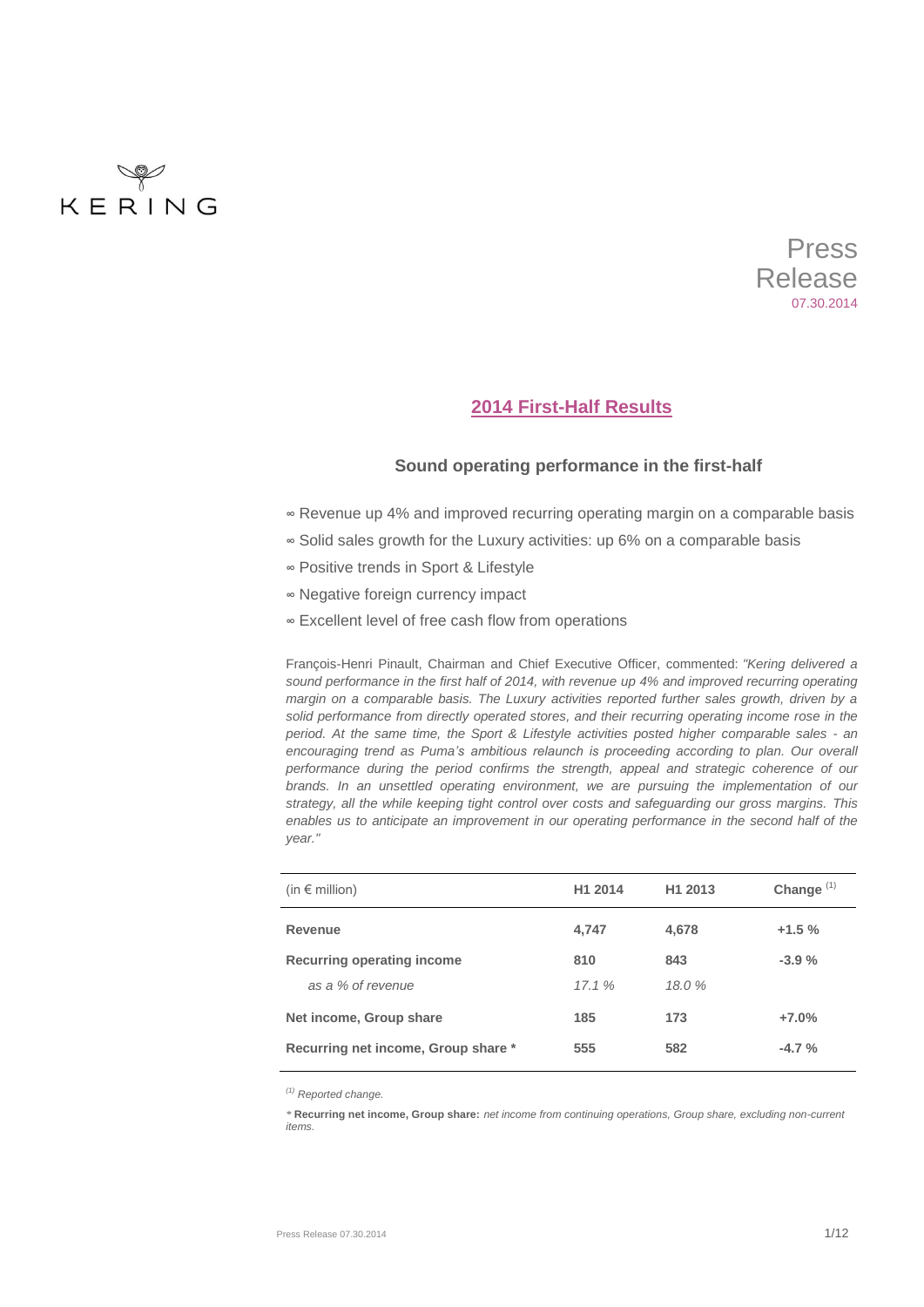

## **∞** *Operating performance*

In a weaker economic climate, Kering's **revenue from continuing operations** for the first half of 2014 amounted to €4,747 million, up 1.5% on first-half 2013 as reported and 4% based on a comparable Group structure and exchange rates. The Group recorded revenue growth of 4.1% on a comparable basis in the first quarter of 2014 and 4% in the second quarter (1.2% and 1.8% respectively on a reported basis).

Exchange rate fluctuations had a negative €196 million effect on revenue during the period.

The Luxury activities posted year-on-year revenue growth of 5.7% based on comparable data, reflecting solid performances by directly operated stores across all geographic areas. Revenue generated by the Sport & Lifestyle activities edged up 0.4% on a comparable basis in a persistently mixed operating environment and with ongoing difficult market conditions for Footwear in Western Europe.

The Group's balance in terms of geographic presence and sales formats makes it more resilient to changes in the economic environment despite the volatility in the global economy over the last several quarters. Revenue generated outside the Eurozone climbed 4.9% in the first half of 2014 (based on comparable data) and accounted for 78% of the Group total, versus 79% in 2013 (on a reported basis). Growth in mature markets was sustained at 3.1% (based on comparable data), driven by Japan and North America. Emerging markets were up 5.6% on a comparable basis, and accounted for 38.1% of sales, including 26.2% generated in the Asia-Pacific region (excluding Japan).

In first-half 2014, Kering's **recurring operating income** amounted to €810 million, down 3.9% on the first half of 2013, but up 6.2% at comparable exchange rates. **Recurring operating margin** came in at 17.1% (versus 18.0% for the first six months of 2013 and 17.0% at comparable exchange rates).

At €967 million, **EBITDA** was 1.7% lower than in first-half 2013 on a reported basis, but some 8% higher than in the first half of 2013 on a comparable exchange rate basis. The EBITDA margin stood at 20.4% in first-half 2014, down 0.6 points on a reported basis from the first half of 2013, but up 0.4 points at comparable exchange rates.

### **∞** *Financial performance*

**Net finance costs** totaled €105 million in the first half of 2014 and the cost of net debt decreased to just under €87 million.

**Net income, Group share** came to €185 million for the first six months of 2014, up 7% on the first-half 2013 figure of €173 million. The Group reported a €348 million net loss under discontinued operations during the period, of which €300 million related to Redcats.

**Net income, Group share from continuing operations** came in at just under €533 million versus nearly €559 million in first-half 2013. Adjusted for non-recurring items net of tax, **net income, Group share from continuing operations** totalled €555 million compared with €582 million in first-half 2013.

**Earnings per share** amounted to €1.47 in the first six months of 2014 (€1.37 in first-half 2013). **Earnings per share from continuing operations** stood at €4.23 (€4.44 in first-half 2013). Excluding non-recurring items, earnings per share from continuing operations totaled €4.41, versus €4.63 in the six months ended June 30, 2013.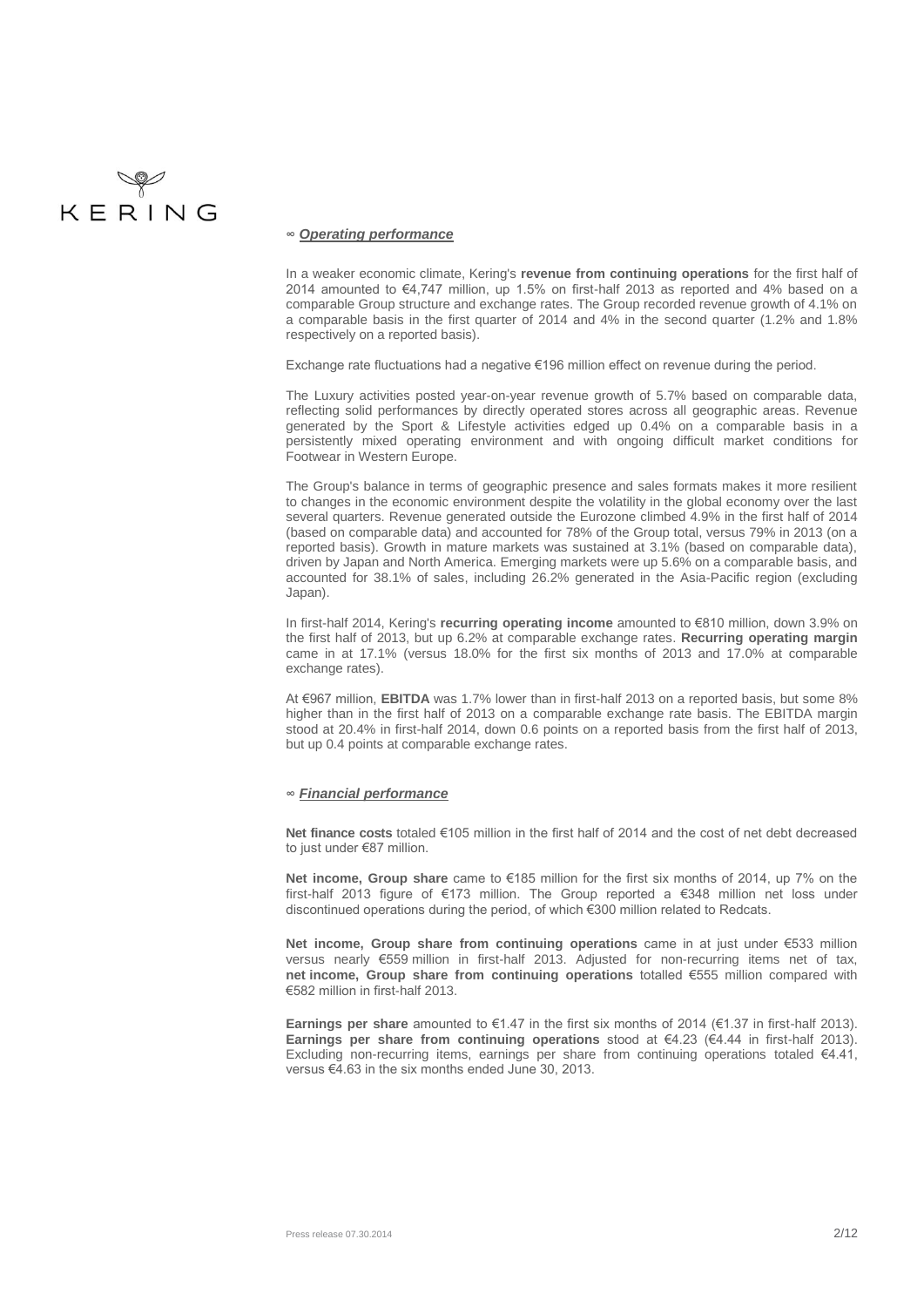# 

## **∞** *Financial position*

| (in $\epsilon$ million)  | June 30, 2014 | June 30, 2013 | Dec. 31, 2013 |
|--------------------------|---------------|---------------|---------------|
| Capital employed         | 15,013        | 14,816        | 14,823        |
| Net assets held for sale | (66)          | (72)          | (185)         |
| <b>Total equity</b>      | 11,042        | 11,556        | 11,196        |
| Net debt                 | 3,905         | 3,188         | 3,443         |

At June 30, 2014, Kering had a sound financial structure.

In first-half 2014, **free cash flow from operations** totaled €620 million compared with €393 million in the first six months of 2013.

## **∞** *Highlights of first-half 2014*

## **Kering reorganises its Luxury activities to accelerate the growth of its brands**

In order to foster the continuing expansion of its Luxury business resulting from both its organic growth and the acquisitions carried out in recent years, in April 2014, Kering announced the creation of two new divisions – "Luxury - Couture & Leather Goods" and "Luxury - Watches & Jewelry" – both reporting to François-Henri Pinault, the Group's Chairman and Chief Executive Officer.

Marco Bizzarri has been appointed as CEO of "Luxury – Couture & Leather Goods" and Albert Bensoussan as CEO of "Luxury – Watches & Jewellery". Gucci, whose Chairman and CEO is Patrizio di Marco, remains under the direct supervision of François-Henri Pinault.

### **Sale of La Redoute**

On June 3, 2014, Kering announced that it had closed the sale of La Redoute and Relais Colis to Nathalie Balla, Chairman and CEO of La Redoute, and Eric Courteille, Chief Administrative Officer of Redcats.

#### **Other highlights**

In the first six months of 2014, Kering redeemed the remaining €550.1 million of the bond that was issued in 2009 and matured in April 2014. This bond was originally issued in two tranches representing an aggregate €800 million, of which €249.9 million was redeemed in 2011. Also during the period, the Group redeemed the €150 million bond issued in June 2009.

#### **∞** *Subsequent event*

On July 30, 2014, Kering and Ulysse Nardin announced that they had signed an agreement under which Kering will acquire the *haute horlogerie* brand's entire share capital. The brand will become part of Kering's "Luxury - Watches & Jewelry" division, which is headed by Albert Bensoussan. The transaction is subject to the approval of the competition authorities and is expected to be finalised during the second half of 2014.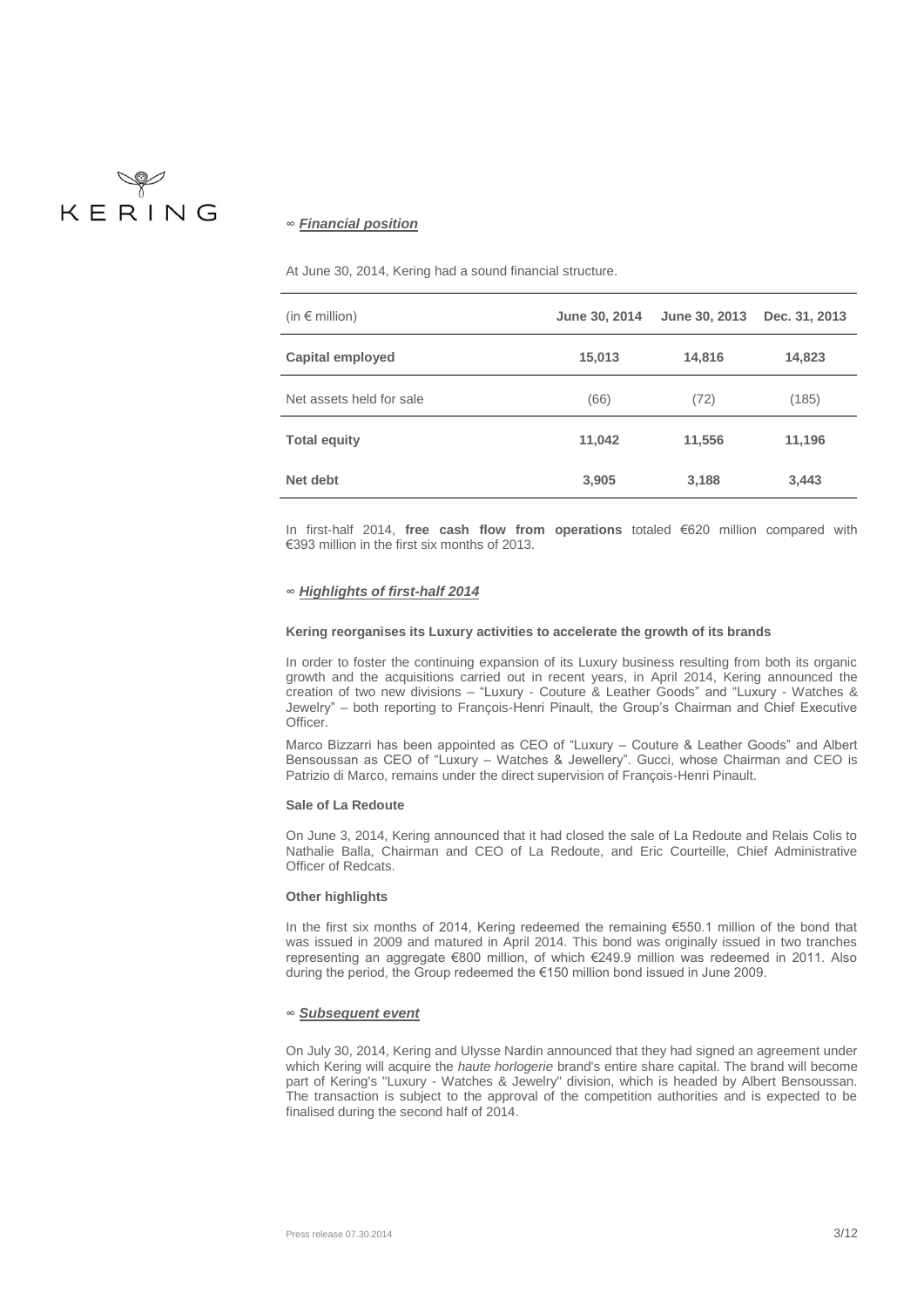

## **∞** *Outlook*

Kering will continue to implement its action plans aimed at stepping up the organic growth and operating cash flow generation of each of the brands of its Luxury activities. The results of these plans already began to feed through in the first six months of 2014 despite the difficult market context, and for Gucci in particular, they should lead to a return to positive revenue trends in the second half of the year.

Going forward, Kering will pursue its strategy of rigorously managing and allocating its resources which should enable the Group to improve its operating performance in the second half of 2014 in spite of the still unsettled business environment.

*At its meeting on July 30, 2014, the Board of Directors, under the chairmanship of François-Henri Pinault, approved the condensed consolidated financial statements for the first half of 2014 that were subject to a limited review.*

This press release is a free translation of the French original press release available on our website: www.kering.com.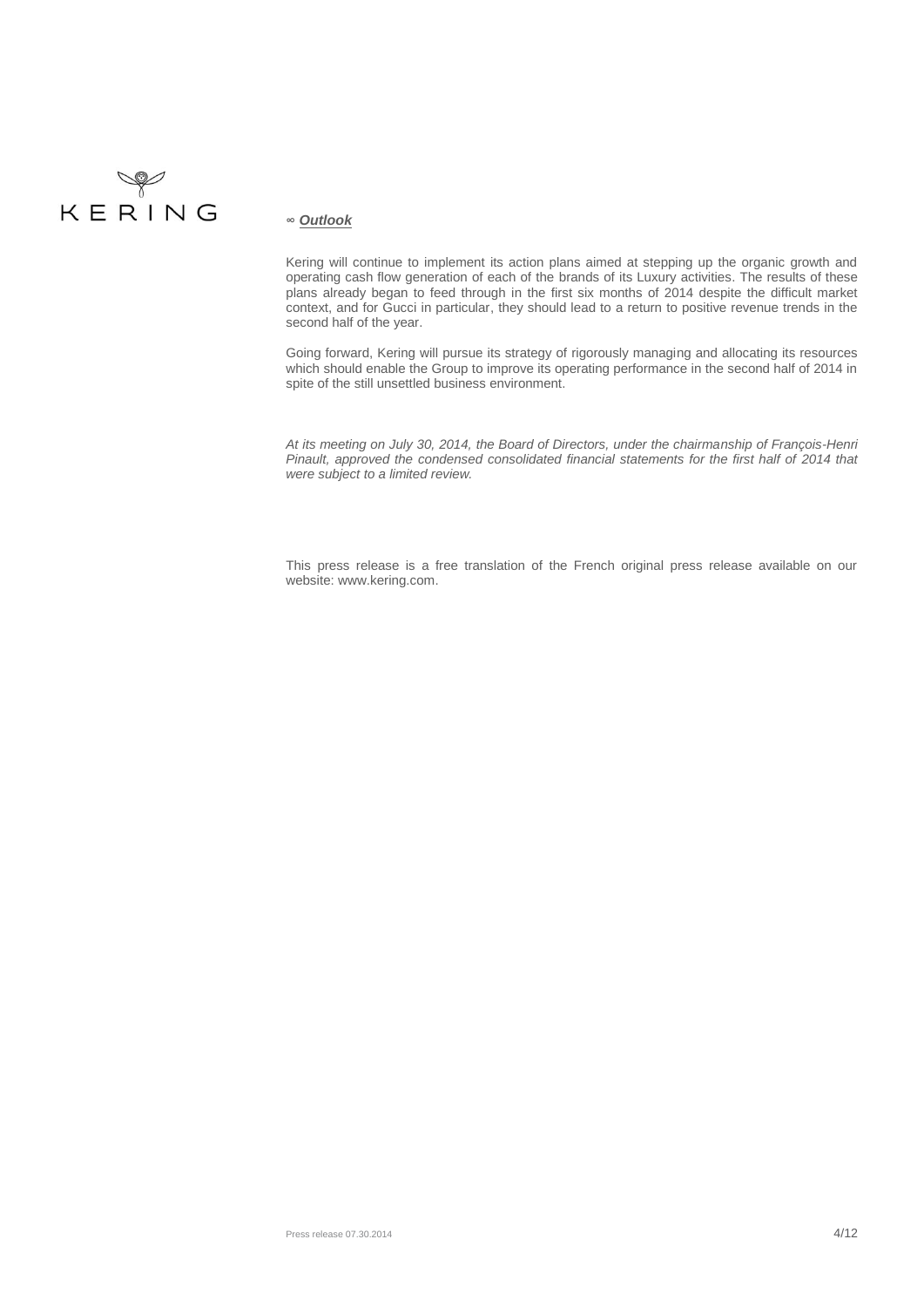

#### **Main definitions**

#### *IFRS 5 – Non-current assets held for sale and discontinued operations*

In accordance with IFRS 5 – Non-current Assets Held for Sale and Discontinued Operations, the Group has presented certain activities as "Non-current assets held for sale and discontinued operations". The net income or loss from these activities is shown on a separate line of the income statement, "Net income (loss) from discontinued operations", and is restated in the statement of cash flows and income statement for all reported periods.

Assets and liabilities relating to assets held for sale are presented on separate lines in the Group's statement of financial position, without restatement for previous periods. Assets and liabilities relating to discontinued operations are not presented on separate lines in the Group's statement of financial position.

As stated in Note 9 to the condensed consolidated interim financial statements, Groupe Fnac and the Redcats group are classified as "Non-current assets held for sale and discontinued operations".

#### *Definition of "reported" and "comparable" revenue*

The Group's "reported" revenue corresponds to published revenue. The Group also uses "comparable" data to measure organic growth. "Comparable" revenue is 2013 revenue restated for the impact of changes in Group structure in 2013 or 2014, and for translation differences relating to foreign subsidiaries' revenue in 2013.

#### *Definition of recurring operating income*

The Group's total operating income includes all revenues and expenses directly related to Group activities, whether these revenues and expenses are recurring or arise from non-recurring decisions or transactions.

"Other non-recurring operating income and expenses" consists of unusual items, notably as concerns the nature or frequency, that could distort the assessment of Group entities' economic performance, as defined by French national accounting board (Conseil national de la comptabilité – CNC) recommendation No. 2009-R-03.

Consequently, Kering monitors its operating performance using "Recurring operating income", defined as the difference between total operating income and other non-recurring operating income and expenses (see Note 5 to the condensed consolidated interim financial statements).

Recurring operating income is an intermediate line item intended to facilitate the understanding of the Group's operating performance and which can be used as a way to estimate recurring performance. This indicator is presented in a manner that is consistent and stable over the long-term in order to ensure the continuity and relevance of financial information.

Recurring operating income at comparable exchange rates for 2013 takes into account the currency impact on revenue and operational expenses, the effective portion of currency hedges and the impact of changes in exchange rates on the translation of the recurring operating income of consolidated entities located outside the eurozone.

#### *Definition of EBITDA*

The Group uses EBITDA to monitor its operating performance. This financial indicator corresponds to recurring operating income plus net charges to depreciation, amortisation and provisions on non-current operating assets recognised in recurring operating income.

EBITDA at comparable exchange rates is defined using the same principles as for recurring operating income at comparable exchange rates

#### *Definition of free cash flow from operations and available cash flow*

The Group also uses an intermediate line item, "Free cash flow from operations", to monitor its financial performance. This financial indicator measures net operating cash flow less net operating investments (defined as purchases and sales of property, plant and equipment and intangible assets).

"Available cash flow" corresponds to free cash flow from operations plus interest and dividends received less interest paid and equivalent.

#### *Definition of net debt*

As defined by CNC recommendation No. 2009-R-03 of July 2, 2009, net debt comprises gross borrowings, including accrued interest, less net cash.

Net debt includes fair value hedging instruments recorded in the statement of financial position relating to bank borrowings and bonds whose interest rate risk is fully or partly hedged as part of a fair value relationship (see Note 18 to the condensed consolidated interim financial statements).

The financing of customer loans by fully-consolidated consumer credit businesses is presented in borrowings. Group net debt excludes the financing of customer loans by consumer credit businesses.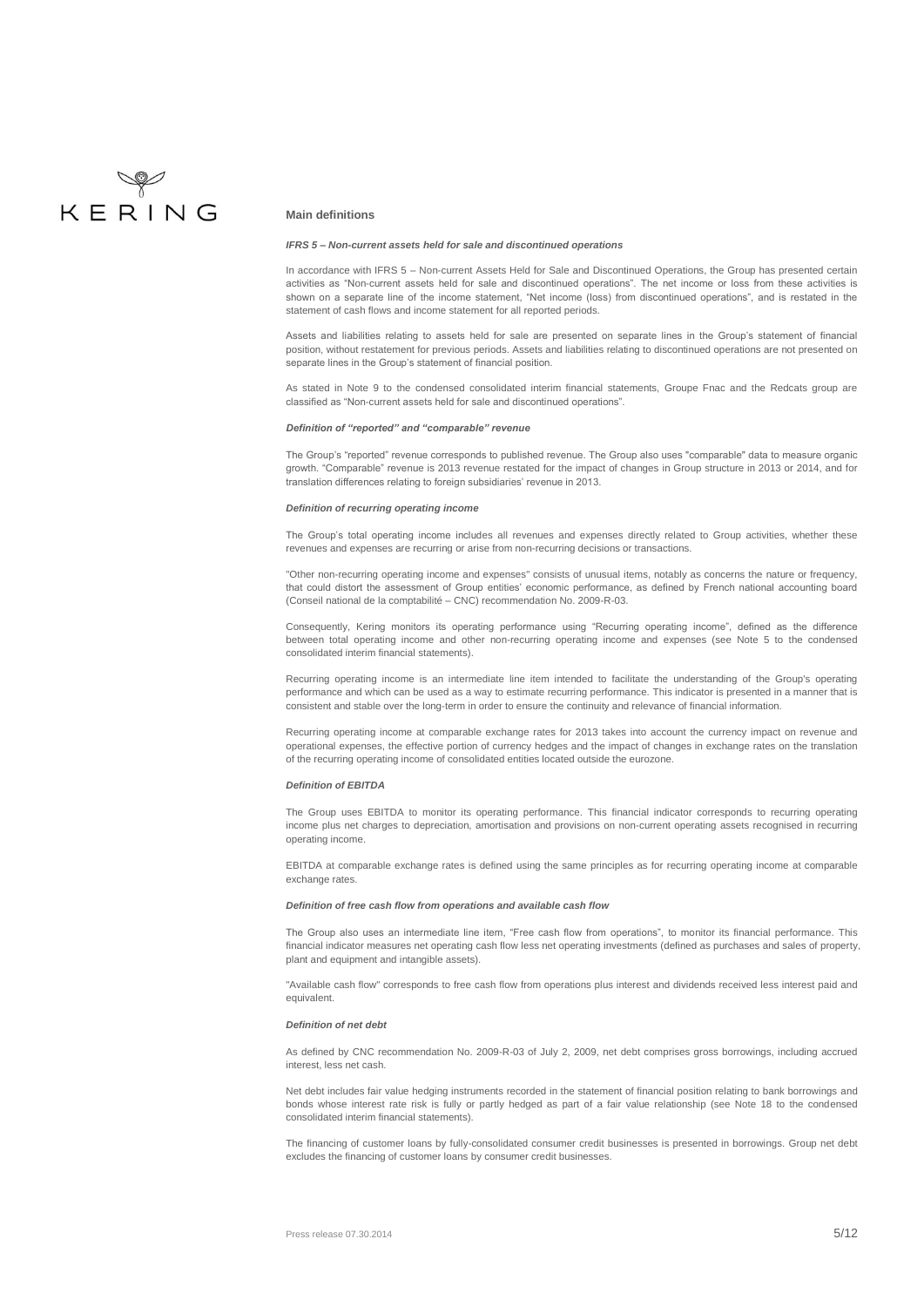

## **CONFERENCE CALL**

Kering will hold a **conference call** for analysts and investors at **6:00pm** (Continental Europe) / 5:00pm (UK) / 12:00pm (East Coast, USA) on **Wednesday, July 30, 2014**.

**The conference call will be available through a live listen-only web audiocast on [www.kering.com](http://www.kering.com/) (Finance section).**

The conference call will also be available through phone, using one of the dial-in numbers and associated access code below:

| France | +33 (0) 1 76 77 22 20 |
|--------|-----------------------|
| UK.    | +44 (0) 20 3427 1911  |
| US.    | +1 (646) 254 3364     |

Access code: 8392165

A replay of the audiocast will be available on [www.kering.com.](http://www.kering.com/en/finance)

### **PRESENTATION**

The slides (PDF) will be available ahead of the conference call at [www.kering.com](http://www.kering.com/)

The 2014 First-Half report will be available at **[www.kering.com](http://www.kering.com/)**.

#### *About Kering*

*A world leader in apparel and accessories, Kering develops an ensemble of powerful Luxury and Sport & Lifestyle brands: Gucci, Bottega Veneta, Saint Laurent, Alexander McQueen, Balenciaga, Brioni, Christopher Kane, McQ, Stella McCartney, Tomas Maier, Sergio Rossi, Boucheron, Dodo, Girard-Perregaux, JeanRichard, Pomellato, Qeelin, Puma, Volcom, Cobra, Electric and Tretorn. By 'empowering imagination' in the fullest sense, Kering encourages its brands to reach their potential, in the most sustainable manner.* 

*Present in more than 120 countries, the Group generated revenues of €9.7 billion in 2013 and had more than 35,000 employees at year end. The Kering (previously PPR) share is listed on Euronext Paris (FR 0000121485, KER.PA, KER.FP).*

#### **Contacts**

| Press                  |                        |                                 |
|------------------------|------------------------|---------------------------------|
| Paul Michon            | +33 (0) 1 45 64 63 48  | paul.michon@kering.com          |
| Hélène Saint-Raymond   | +33 (0) 1 45 64 61 20  | helene.saint-raymond@kering.com |
| Analysts/investors     |                        |                                 |
| Claire Roblet          | $+33(0)145646149$      | claire.roblet@kering.com        |
| <b>Edouard Crowley</b> | + 33 (0) 1 45 64 63 28 | edouard.crowley@kering.com      |

**Website :** www.kering.com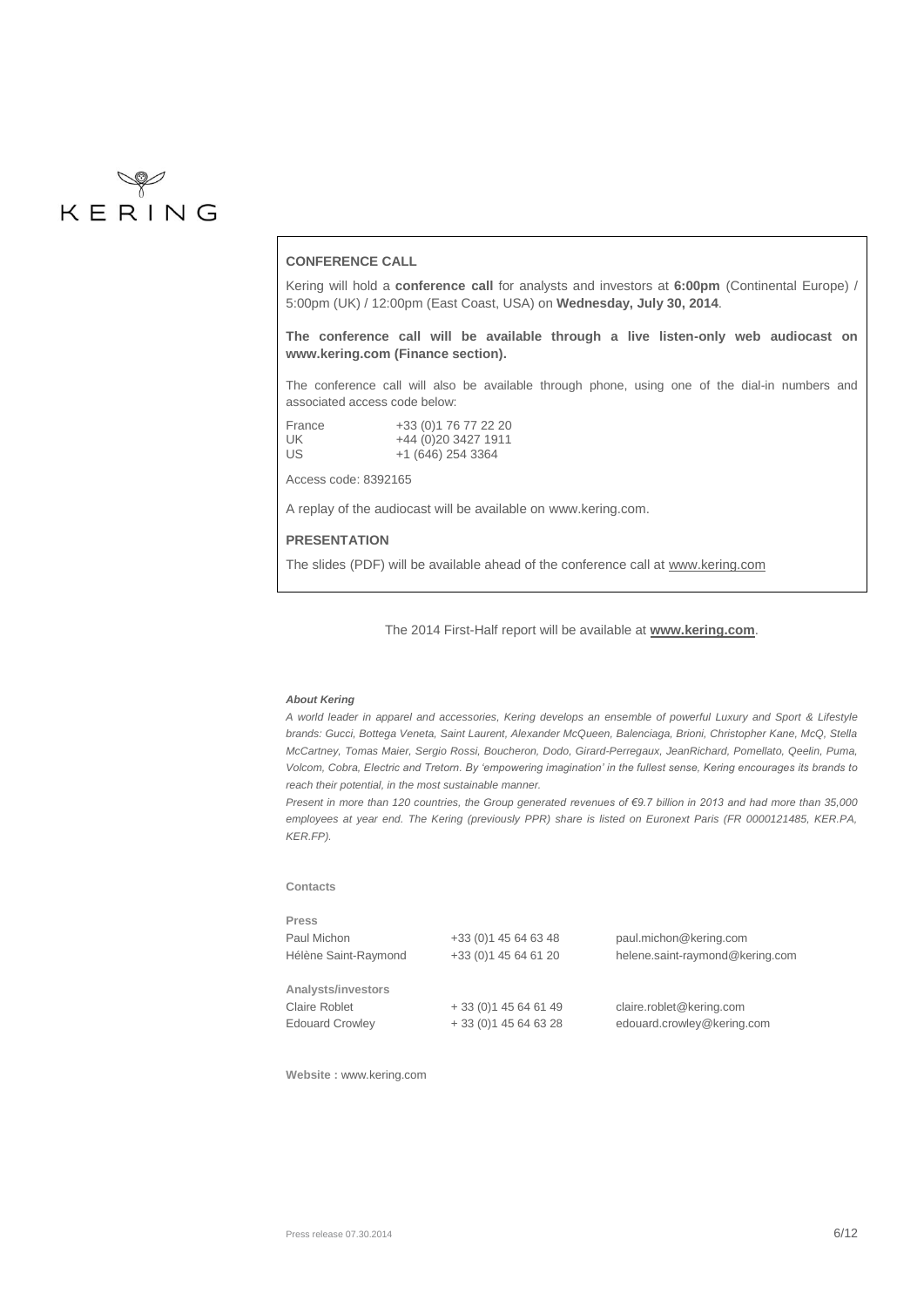

# **CONDENSED CONSOLIDATED INTERIM FINANCIAL STATEMENTS**

# **FOR THE SIX MONTHS ENDED 30 JUNE 2014**

| <b>Contents</b>                                     | paue |
|-----------------------------------------------------|------|
|                                                     |      |
|                                                     |      |
| <b>Consolidated income statement</b>                | 8    |
| <b>Consolidated statement of financial position</b> | 9    |
|                                                     |      |
| <b>Consolidated statement of cash flows</b>         | 10   |
| <b>Breakdown of recurring operating income</b>      | 11   |
| <b>Quarterly breakdown of revenue</b>               | 12   |
|                                                     |      |
|                                                     |      |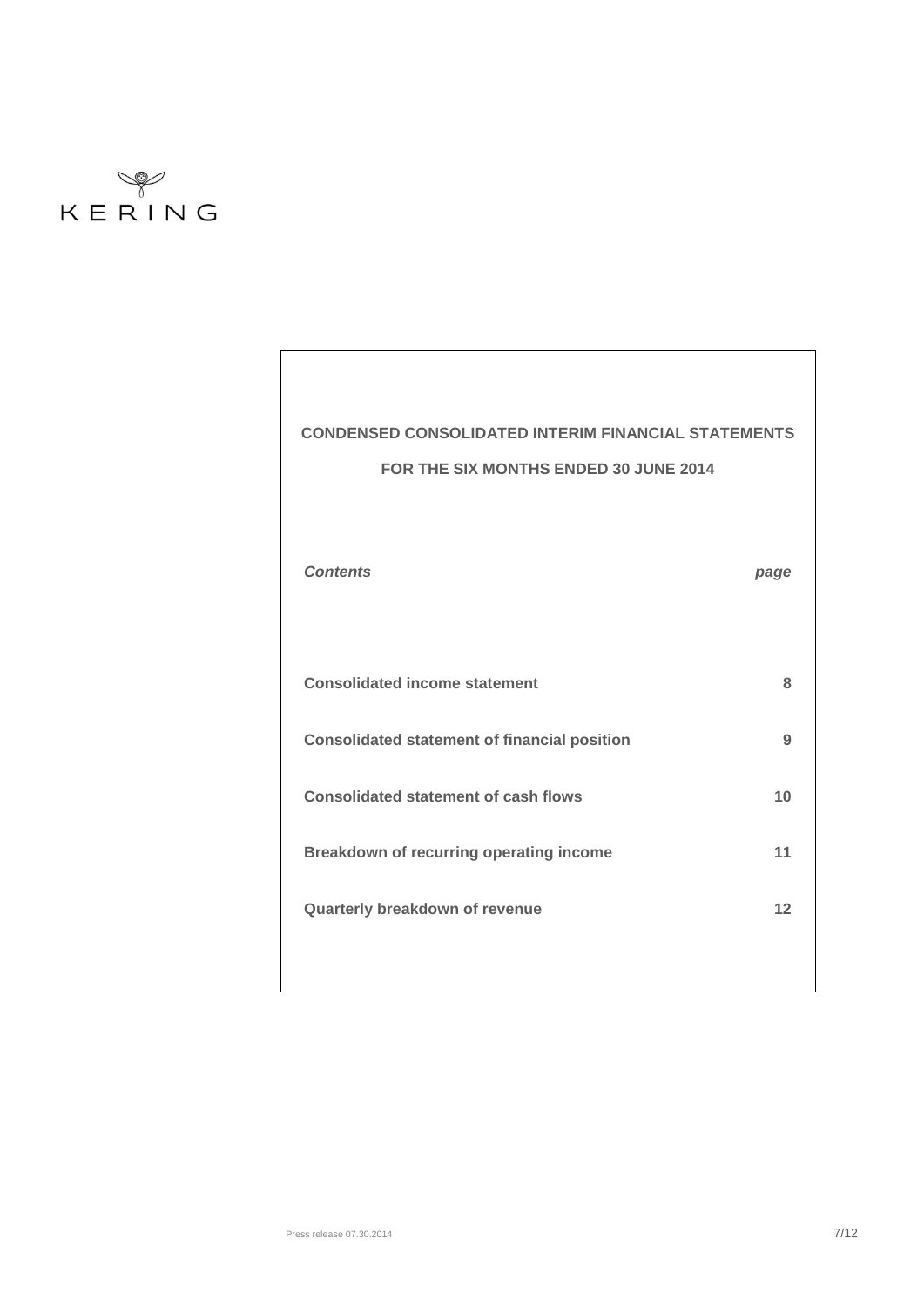

# **Consolidated income statement**

| (in $\notin$ millions)                                                     | <b>June 30, 2014</b> | June 30, 2013 | Dec. 31, 2013 |
|----------------------------------------------------------------------------|----------------------|---------------|---------------|
| <b>CONTINUING OPERATIONS</b>                                               |                      |               |               |
| Revenue                                                                    | 4,747.2              | 4,678.4       | 9,748.4       |
| Cost of sales                                                              | (1,727.1)            | (1,753.0)     | (3,657.9)     |
| Gross margin                                                               | 3,020.1              | 2,925.4       | 6,090.5       |
| Payroll expenses                                                           | (760.5)              | (755.5)       | (1,534.7)     |
| Other recurring operating income and expenses                              | (1,449.4)            | (1,327.2)     | (2,805.7)     |
| <b>Recurring operating income</b>                                          | 810.2                | 842.7         | 1,750.1       |
| Other non-recurring operating income and expenses                          | (8.1)                | (25.4)        | (442.5)       |
| <b>Operating income</b>                                                    | 802.1                | 817.3         | 1,307.6       |
| Finance costs, net                                                         | (105.4)              | (97.2)        | (212.3)       |
| Income before tax                                                          | 696.7                | 720.1         | 1,095.3       |
| Corporate income tax                                                       | (142.8)              | (137.0)       | (235.4)       |
| Share in earnings (losses) of equity-accounted companies                   | (1.9)                | (0.7)         | 1.6           |
| Net income from continuing operations                                      | 552.0                | 582.4         | 861.5         |
| o/w attributable to owners of the parent                                   | 533.0                | 558.8         | 869.4         |
| o/w attributable to non-controlling interests                              | 19.0                 | 23.6          | (7.9)         |
|                                                                            |                      |               |               |
| <b>DISCONTINUED OPERATIONS</b>                                             |                      |               |               |
| Net loss from discontinued operations                                      | (348.5)              | (388.0)       | (821.5)       |
| o/w attributable to owners of the parent                                   | (348.5)              | (386.3)       | (819.8)       |
| o/w attributable to non-controlling interests                              |                      | (1.7)         | (1.7)         |
|                                                                            |                      |               |               |
| Net income of consolidated companies                                       | 203.5                | 194.4         | 40.0          |
| Net income attributable to owners of the parent                            | 184.5                | 172.5         | 49.6          |
| Net income attributable to non-controlling interests                       | 19.0                 | 21.9          | (9.6)         |
|                                                                            |                      |               |               |
| Net income attributable to owners of the parent                            | 184.5                | 172.5         | 49.6          |
| Earnings per share (in $\epsilon$ )                                        | 1.47                 | 1.37          | 0.39          |
| Fully diluted earnings per share (in $\epsilon$ )                          | 1.46                 | 1.37          | 0.39          |
| Net income from continuing operations attributable to owners of the parent | 533.0                | 558.8         | 869.4         |
| Earnings per share (in $\epsilon$ )                                        | 4.23                 | 4.44          | 6.91          |
| Fully diluted earnings per share (in $\epsilon$ )                          | 4.23                 | 4.44          | 6.90          |
| Net income from continuing operations (excluding                           |                      |               |               |
| non-recurring items) attributable to owners of the parent                  | 554.9                | 582.1         | 1,229.3       |
| Earnings per share (in $\epsilon$ )                                        | 4.41                 | 4.63          | 9.76          |
| Fully diluted earnings per share (in $\epsilon$ )                          | 4.40                 | 4.62          | 9.75          |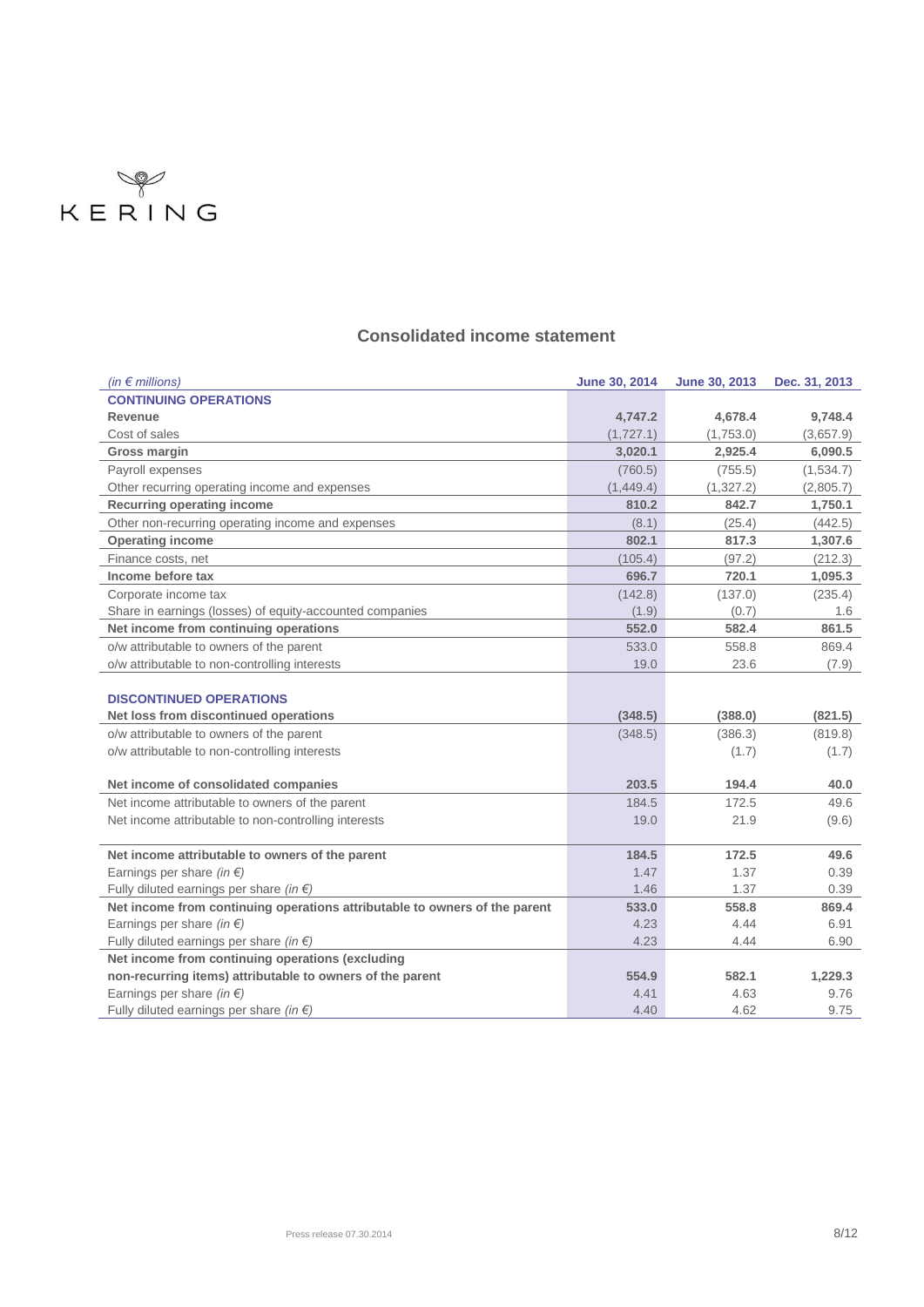

# **Consolidated statement of financial position**

| (in $\notin$ millions)                                         | <b>June 30, 2014</b> | <b>June 30, 2013</b> | Dec. 31, 2013     |
|----------------------------------------------------------------|----------------------|----------------------|-------------------|
| Goodwill                                                       | 3,634.6              | 3,896.7              | 3,770.1           |
| Brands and other intangible assets                             | 10,726.3             | 10,500.6             | 10,702.8          |
| Property, plant and equipment                                  | 1,683.4              | 1,402.1              | 1,676.9           |
| Investments in equity-accounted companies                      | 19.1                 | 24.3                 | 17.3              |
| Non-current financial assets                                   | 303.3                | 294.5                | 316.8             |
| Deferred tax assets                                            | 769.6                | 583.2                | 649.9             |
| Other non-current assets                                       | 35.7                 | 40.1                 | 30.1              |
| <b>Non-current assets</b>                                      | 17,172.0             | 16,741.5             | 17,163.9          |
| Inventories                                                    | 2,079.7              | 1,920.5              | 1,805.5           |
| Trade receivables                                              | 988.2                | 986.0                | 949.9             |
| Current tax receivables                                        | 114.6                | 103.7                | 119.1             |
| Other current financial assets                                 | 18.8                 | 78.2                 | 107.7             |
| Other current assets                                           | 442.3                | 527.6                | 523.4             |
| Cash and cash equivalents                                      | 1,225.8              | 934.3                | 1,419.2           |
| <b>Current assets</b>                                          | 4,869.4              | 4,550.3              | 4,924.8           |
| Assets classified as held for sale                             | 107.9                | 438.4                | 722.1             |
| <b>Total assets</b>                                            | 22,149.3             | 21,730.2             | 22,810.8          |
|                                                                | June 30, 2014        |                      |                   |
| (in $\epsilon$ millions)                                       |                      | June 30, 2013        | Dec. 31, 2013     |
| Share capital                                                  | 505.0                | 504.8                | 504.9             |
| Capital reserves<br>Treasury shares                            | 2,426.3<br>(8.7)     | 2,422.0<br>(133.0)   | 2,424.3<br>(10.4) |
| <b>Translation adjustments</b>                                 |                      |                      |                   |
| Remeasurement of financial instruments                         | (126.9)<br>11.6      | (27.6)<br>62.5       | (115.3)<br>69.8   |
| Other reserves                                                 | 7,629.2              | 8,023.4              | 7,713.3           |
| Equity attributable to owners of the parent                    | 10,436.5             | 10,852.1             | 10,586.6          |
| Non-controlling interests                                      | 605.3                | 704.3                | 609.3             |
| <b>Total equity</b>                                            | 11,041.8             | 11,556.4             | 11,195.9          |
| Non-current borrowings                                         | 2,710.6              | 2,056.8              | 3,132.4           |
| Other non-current financial liabilities                        | 1.1                  |                      | 0.7               |
| Provisions for pensions and other post-employment benefits     | 95.1                 | 99.4                 | 92.8              |
| Other provisions                                               | 108.9                | 88.6                 | 113.2             |
| Deferred tax liabilities                                       | 2,805.7              | 2,753.1              | 2,810.2           |
| <b>Non-current liabilities</b>                                 | 5,721.4              | 4,997.9              | 6,149.3           |
| <b>Current borrowings</b>                                      | 2,420.2              | 2,068.9              | 1,737.4           |
| Other current financial liabilities                            | 19.7                 | 12.5                 | 213.2             |
| Trade payables                                                 | 929.8                | 872.1                | 766.1             |
| Provisions for pensions and other post-employment benefits     | 7.2                  | 6.7                  | 7.2               |
| Other provisions                                               | 180.0                | 123.4                | 152.7             |
| <b>Current tax liabilities</b>                                 |                      | 327.0                | 310.1             |
|                                                                |                      |                      |                   |
|                                                                | 386.1                |                      |                   |
| Other current liabilities<br><b>Current liabilities</b>        | 1,269.5              | 1,254.8              | 1,372.3           |
| Liabilities associated with assets classified as held for sale | 5,212.5<br>173.6     | 4,665.4<br>510.5     | 4,559.0<br>906.6  |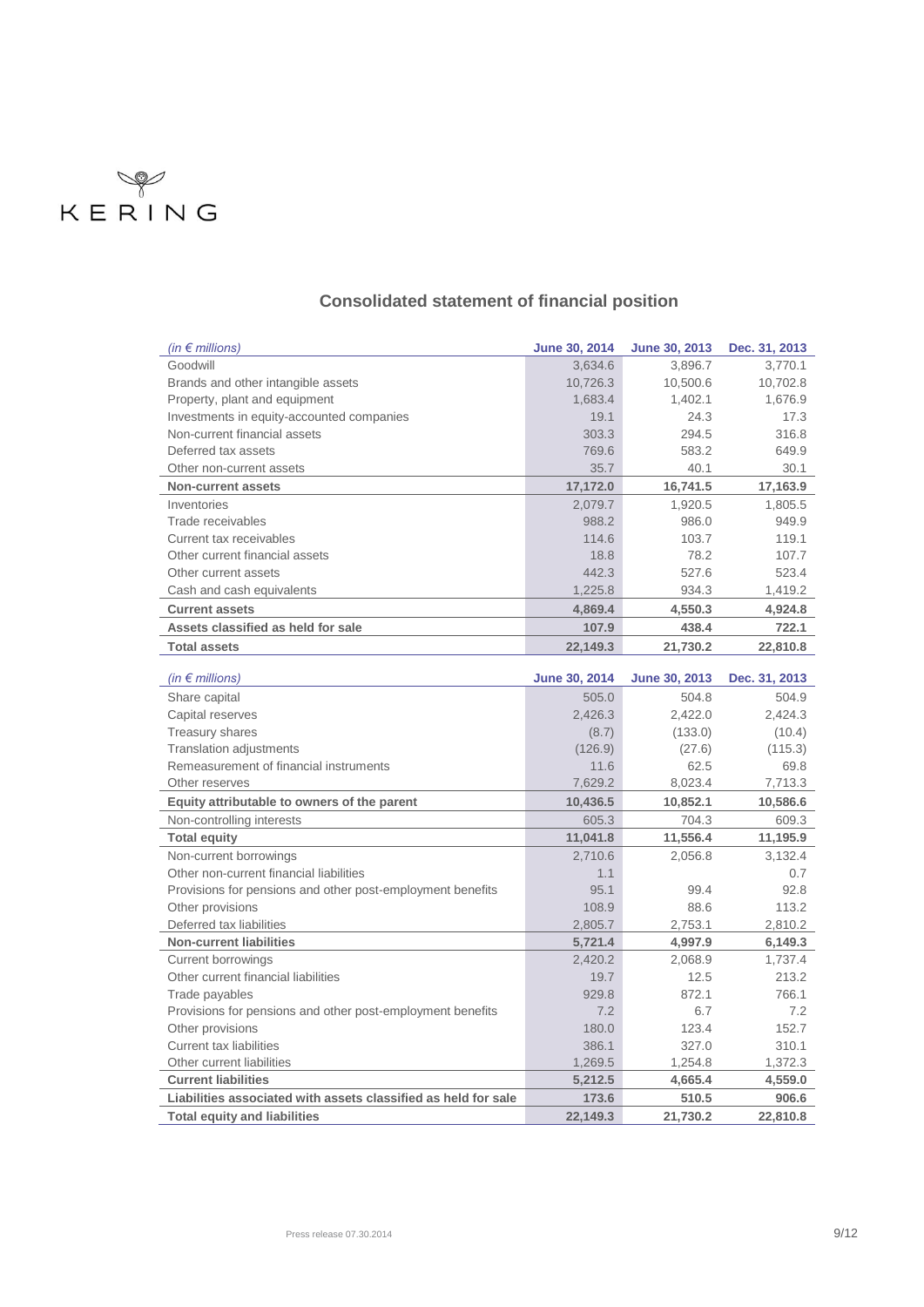

# **Consolidated statement of cash flows**

| (in $\epsilon$ millions)                                | June 30, 2014 | June 30, 2013 | Dec. 31, 2013 |
|---------------------------------------------------------|---------------|---------------|---------------|
| Net income from continuing operations                   | 552.0         | 582.4         | 861.5         |
| Net recurring charges to depreciation, amortisation and |               |               |               |
| provisions on non-current operating assets              | 156.4         | 140.3         | 295.8         |
| Other non-cash income and expenses                      | (126.8)       | 32.8          | 389.9         |
| Cash flow from operating activities                     | 581.6         | 755.5         | 1,547.2       |
| Interest paid/received                                  | 95.5          | 25.9          | 120.5         |
| Dividends received                                      |               |               | (0.3)         |
| Net income tax payable                                  | 252.8         | 131.3         | 315.7         |
| Cash flow from operating activities before tax,         |               |               |               |
| dividends and interest                                  | 929.9         | 912.7         | 1,983.1       |
| Change in working capital requirement                   | (263.0)       | (148.8)       | (74.5)        |
| Corporate income tax paid                               | (172.8)       | (164.7)       | (383.7)       |
| Net cash from operating activities                      | 494.1         | 599.2         | 1,524.9       |
| Purchases of property, plant and equipment and          |               |               |               |
| intangible assets                                       | (215.4)       | (208.1)       | (677.7)       |
| Proceeds from disposals of property, plant and          |               |               |               |
| equipment and intangible assets                         | 341.3         | 2.1           | 10.3          |
| Acquisitions of subsidiaries, net of cash acquired      | (3.6)         | (115.6)       | (345.0)       |
| Proceeds from disposals of subsidiaries, net of cash    |               |               |               |
| transferred                                             | (0.1)         | 4.3           | 24.7          |
| Purchases of other financial assets                     | (64.3)        | (23.1)        | (57.9)        |
| Proceeds from sales of other financial assets           | 9.4           | 4.4           | 5.1           |
| Interest and dividends received                         | 2.7           | 65.4          | 70.0          |
| Net cash from (used in) investing activities            | 70.0          | (270.6)       | (970.5)       |
| Increase/decrease in share capital and other            |               |               |               |
| transactions with owners                                | 3.0           | 4.8           | (85.4)        |
| Treasury share transactions                             | (13.8)        | (151.2)       | (39.0)        |
| Dividends paid to owners of the parent company          | (473.2)       | (471.3)       | (471.2)       |
| Dividends paid to non-controlling interests             | (26.6)        | (20.0)        | (26.0)        |
| <b>Bond issues</b>                                      | 316.2         | 94.9          | 938.9         |
| Bond redemptions                                        | (881.5)       | (848.8)       | (740.0)       |
| Increase/decrease in other borrowings                   | 756.2         | 94.3          | (309.9)       |
| Interest paid and equivalent                            | (109.4)       | (83.8)        | (187.1)       |
| Net cash used in financing activities                   | (429.1)       | (1, 381.1)    | (919.7)       |
| Net cash used in discontinued operations                | (353.4)       | (94.8)        | (437.5)       |
| Impact of exchange rate variations                      | 6.5           | 22.3          | 65.3          |
| Net increase (decrease) in cash and cash                |               |               |               |
| equivalents                                             | (211.9)       | (1, 125.0)    | (737.5)       |
|                                                         |               |               |               |
| Cash and cash equivalents at beginning of period        | 1,237.6       | 1,975.1       | 1,975.1       |
| Cash and cash equivalents at end of period              | 1,025.7       | 850.1         | 1,237.6       |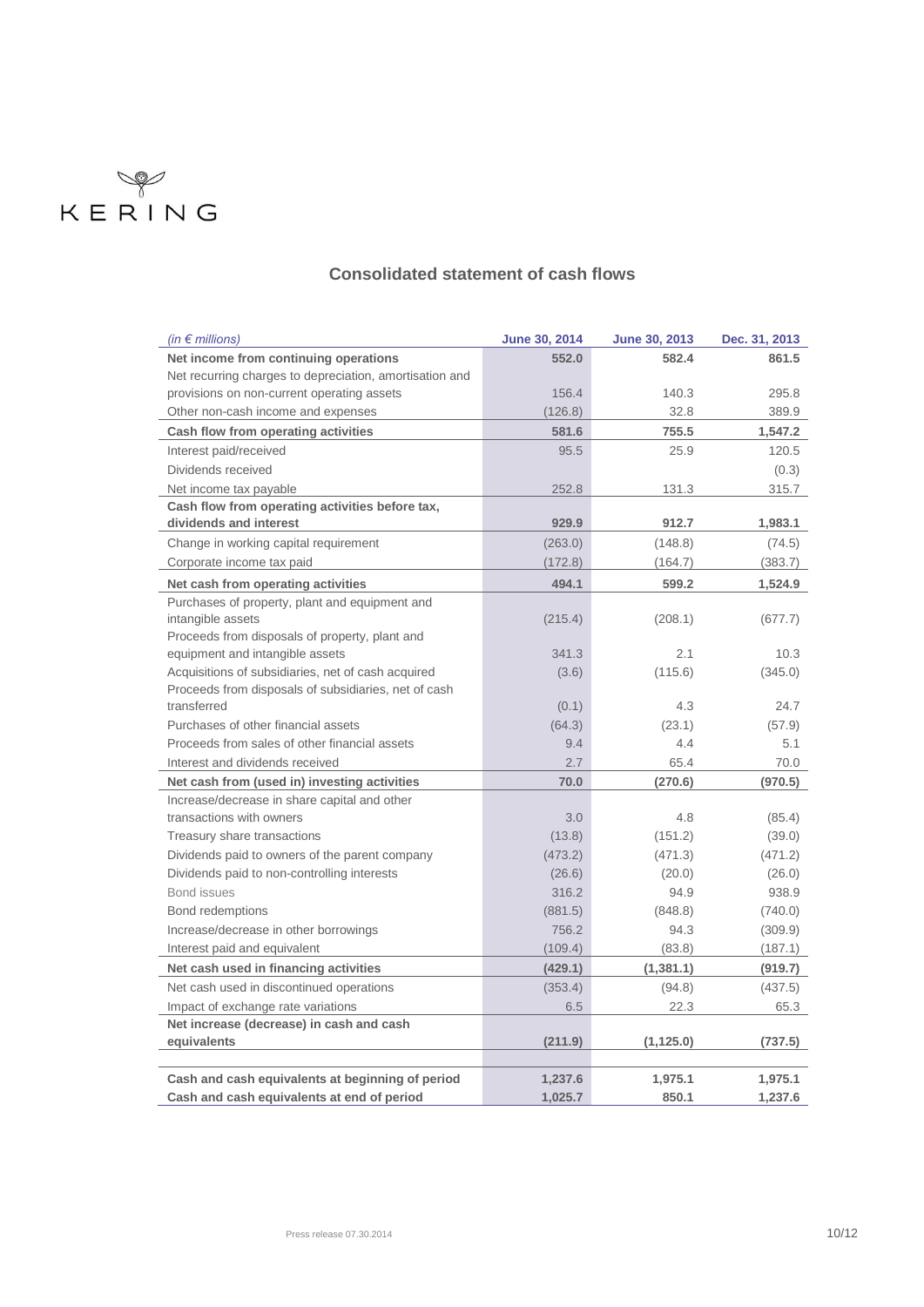

# **Breakdown of recurring operating income**

| $(ln M \in )$                     | <b>First-half</b><br>2014 | <b>First-half</b><br>2013 | Change in<br>M€ | $\frac{9}{6}$<br>Change |  |
|-----------------------------------|---------------------------|---------------------------|-----------------|-------------------------|--|
|                                   |                           |                           |                 |                         |  |
| Luxury                            | 798.7                     | 789.5                     | 9.2             | 1.2%                    |  |
| Gucci                             | 527.6                     | 556                       | $-28.4$         | $-5.1%$                 |  |
| Bottega Veneta                    | 163.1                     | 146.5                     | 16.6            | 11.3%                   |  |
| Saint Laurent                     | 40.9                      | 27.2                      | 13.7            | 50.4%                   |  |
| Other brands                      | 67.1                      | 59.8                      | 7.3             | 12.2%                   |  |
| <b>Sport &amp; Lifestyle</b>      | 70.9                      | 109.8                     | $-38.9$         | $-35.4%$                |  |
| Puma                              | 70.8                      | 109.8                     | $-39$           | $-35.5%$                |  |
| Other brands                      | 0.1                       | 0.0                       | 0.1             |                         |  |
| Corporate                         | $-59.4$                   | $-56.6$                   | $-2.8$          | 4.9%                    |  |
| <b>Recurring operating income</b> | 810.2                     | 842.7                     | $-32.5$         | $-3.9%$                 |  |